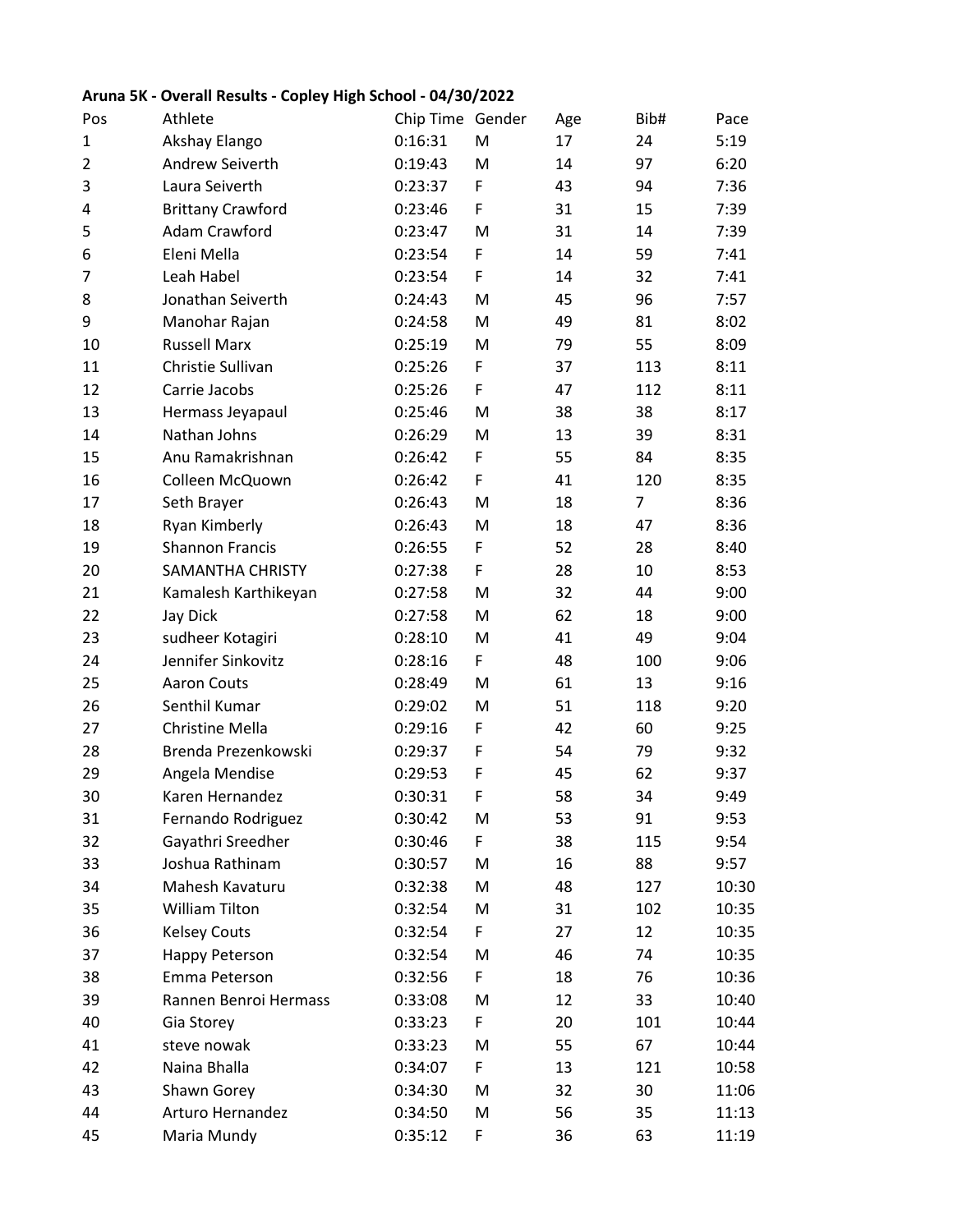| 46 | Nisha Rajan            | 0:35:31 | F | 11 | 83  | 11:25 |
|----|------------------------|---------|---|----|-----|-------|
| 47 | Haashim Sheik          | 0:36:14 | M | 11 | 99  | 11:39 |
| 48 | Myah Peterson          | 0:36:45 | F | 17 | 77  | 11:49 |
| 49 | Erin Peterson          | 0:36:46 | F | 44 | 75  | 11:50 |
| 50 | Sayyad Bajee Sheik     | 0:38:12 | M | 43 | 98  | 12:18 |
| 51 | Mukta Goyal            | 0:39:21 | F | 49 | 31  | 12:39 |
| 52 | Srinivasarao Kurra     | 0:39:26 | M | 40 | 51  | 12:41 |
| 53 | Sumana Sarkar          | 0:40:45 | F | 39 | 93  | 13:07 |
| 54 | Aarushi Roy            | 0:40:46 | F | 10 | 92  | 13:07 |
| 55 | Lakshmi natarajan      | 0:41:24 | F | 44 | 66  | 13:19 |
| 56 | Deepalakshmi Rajan     | 0:41:25 | F | 43 | 82  | 13:20 |
| 57 | Ethan Zachariah        | 0:41:44 | M | 12 | 109 | 13:26 |
| 58 | Sajit Zachariah        | 0:41:44 | M | 56 | 108 | 13:26 |
| 59 | Adam Kieffer           | 0:42:07 | M | 38 | 46  | 13:33 |
| 60 | Challi Kieffer         | 0:42:07 | F | 28 | 45  | 13:33 |
| 61 | Subha Yadama           | 0:42:21 | F | 49 | 105 | 13:37 |
| 62 | Anish chandran         | 0:42:35 | M | 15 | 9   | 13:42 |
| 63 | Dina DiDonato          | 0:43:11 | F | 51 | 19  | 13:54 |
| 64 | Karen Gallivan         | 0:43:11 | F | 51 | 110 | 13:54 |
| 65 | Ram Purna              | 0:43:36 | M | 27 | 80  | 14:02 |
| 66 | Priya Ramesh           | 0:43:36 | M | 27 | 85  | 14:02 |
| 67 | Neha Patel             | 0:44:55 | F | 44 | 72  | 14:27 |
| 68 | <b>Rahul Patel</b>     | 0:44:59 | M | 44 | 73  | 14:28 |
| 69 | Pam Paparone           | 0:45:02 | F | 51 | 70  | 14:29 |
| 70 | Joe Paparone           | 0:45:03 | M | 67 | 71  | 14:30 |
| 71 | <b>Tiffany Crocker</b> | 0:46:21 | F | 34 | 17  | 14:55 |
| 72 | Skyler Pankratz        | 0:46:49 | M | 27 | 69  | 15:04 |
| 73 | Jared Melendez         | 0:46:49 | M | 25 | 58  | 15:04 |
| 74 | Anthony Licon          | 0:47:37 | M | 36 | 52  | 15:19 |
| 75 | Anand Yadama           | 0:48:34 | M | 57 | 106 | 15:38 |
| 76 | Chitra Matthai         | 0:48:38 | F | 53 | 56  | 15:39 |
| 77 | <b>Brie Forchione</b>  | 0:48:52 | F | 29 | 26  | 15:43 |
| 78 | Tony Forchione         | 0:48:52 | M | 29 | 27  | 15:43 |
| 79 | Paul Duma              | 0:48:54 | M | 42 | 21  | 15:44 |
| 80 | <b>Beth Hofacker</b>   | 0:50:27 | F | 55 | 36  | 16:14 |
| 81 | Laurel Labbe           | 0:50:28 | F | 52 | 124 | 16:14 |
| 82 | Sharon Rodriguez       | 0:50:28 | F | 52 | 89  | 16:14 |
| 83 | Stephanie Estephan     | 0:50:29 | F | 45 | 25  | 16:15 |
| 84 | Nancy Bradshaw         | 0:51:13 | F | 57 | 6   | 16:29 |
| 85 | Karen Majewski         | 0:51:13 | F | 72 | 53  | 16:29 |
| 86 | Naveen Mandepudi       | 0:51:54 | M | 45 | 54  | 16:42 |
| 87 | Pushpa Gadde           | 0:51:54 | F | 45 | 29  | 16:42 |
| 88 | Amy Allbaugh           | 0:52:46 | F | 45 | 4   | 16:59 |
| 89 | Casey Mencini-Baker    | 0:52:47 | F | 38 | 61  | 16:59 |
| 90 | Diya Patel             | 0:53:37 | F | 16 | 148 | 17:15 |
| 91 | Shna Kavaturu          | 0:53:37 | F | 16 | 125 | 17:15 |
| 92 | Sedona Seiverth        | 0:53:40 | F | 13 | 95  | 17:16 |